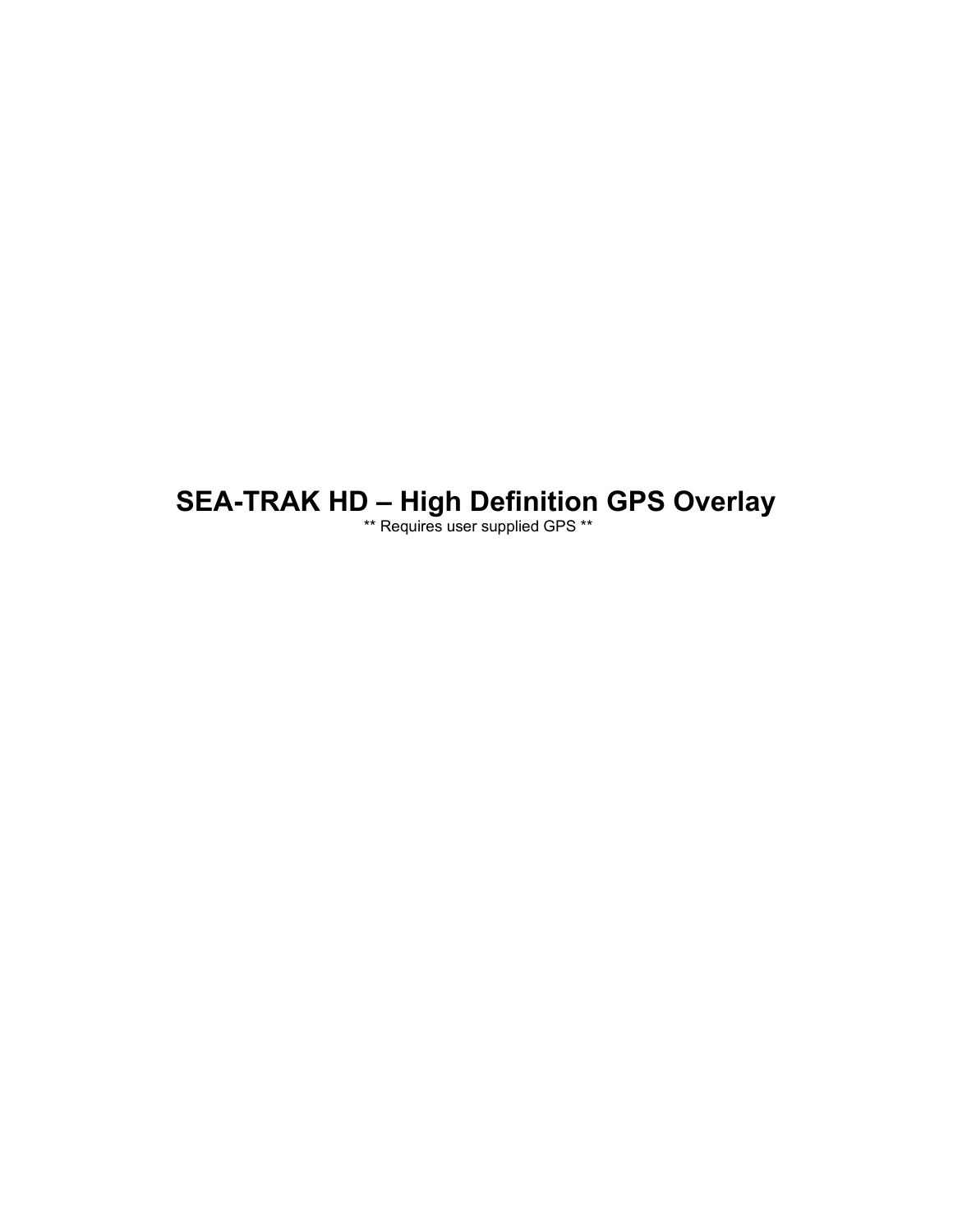

# **Description:**

Sea-Trak® HD is a standalone on-screen HD video overlay device that overlays GPS (Global Positioning System) latitude, longitude, heading (track), speed, altitude, date, time, and depth below transducer as well as a custom user message onto any incoming AHD, HD-TVI, and HD-CVI 720p / 1080p video source such as a video camera. All RS-232 NMEA 0183 compatible GPS receivers are supported.



#### **Specifications:**

| Dimensions:                                    | $51/2$ " x 3 $1/2$ " x 1 $1/4$ "                                   |
|------------------------------------------------|--------------------------------------------------------------------|
| Weight:                                        | 9.7 oz.                                                            |
| RoHS compliant:                                | Yes                                                                |
| Input voltage:                                 | 8.0 to 14.0 volts DC (150 ma max.)                                 |
| DC plug:                                       | 2.1 mm x 5.5 mm, center tip positive                               |
| Operating temperature:                         | $-20C$ to $+60C$                                                   |
| Video formats:                                 | AHD, HD-TVI, HD-CVI (720P and 1080P)                               |
| Video level:                                   | 1 volt peak to peak                                                |
| Video impedance:                               | Input 75 ohm, output 75 ohm resistively terminated                 |
| GPS input:                                     | NMEA 0183. GPRMC, GPGGA, and SDDBT sentences. 4,800 - 38,400 baud. |
| Speed format:                                  | MPH, KPH, and knots                                                |
| Altitude format:                               | Feet and meters                                                    |
| Depth below transducer format: Feet and meters |                                                                    |
| Heading (track) format:                        | Compass cardinal points (e.g. NW) and degrees                      |
| Time format:                                   | UTC with user time zone adjustment                                 |
| Date format:                                   | MM/DD/YY and DD/MM/YY                                              |
| User custom message length:                    | 10 characters                                                      |

#### **Connections:**

Sea-Trak® HD has five connectors

| Connector        | Hookup                                                              |
|------------------|---------------------------------------------------------------------|
| VIDEO IN         | Attach noise free AHD, HD-TVI, HD-CVI (720P and 1080P) video source |
| <b>VIDEO OUT</b> | Attach to HD video monitor. DVR, video transmitter,<br>∵ etc.       |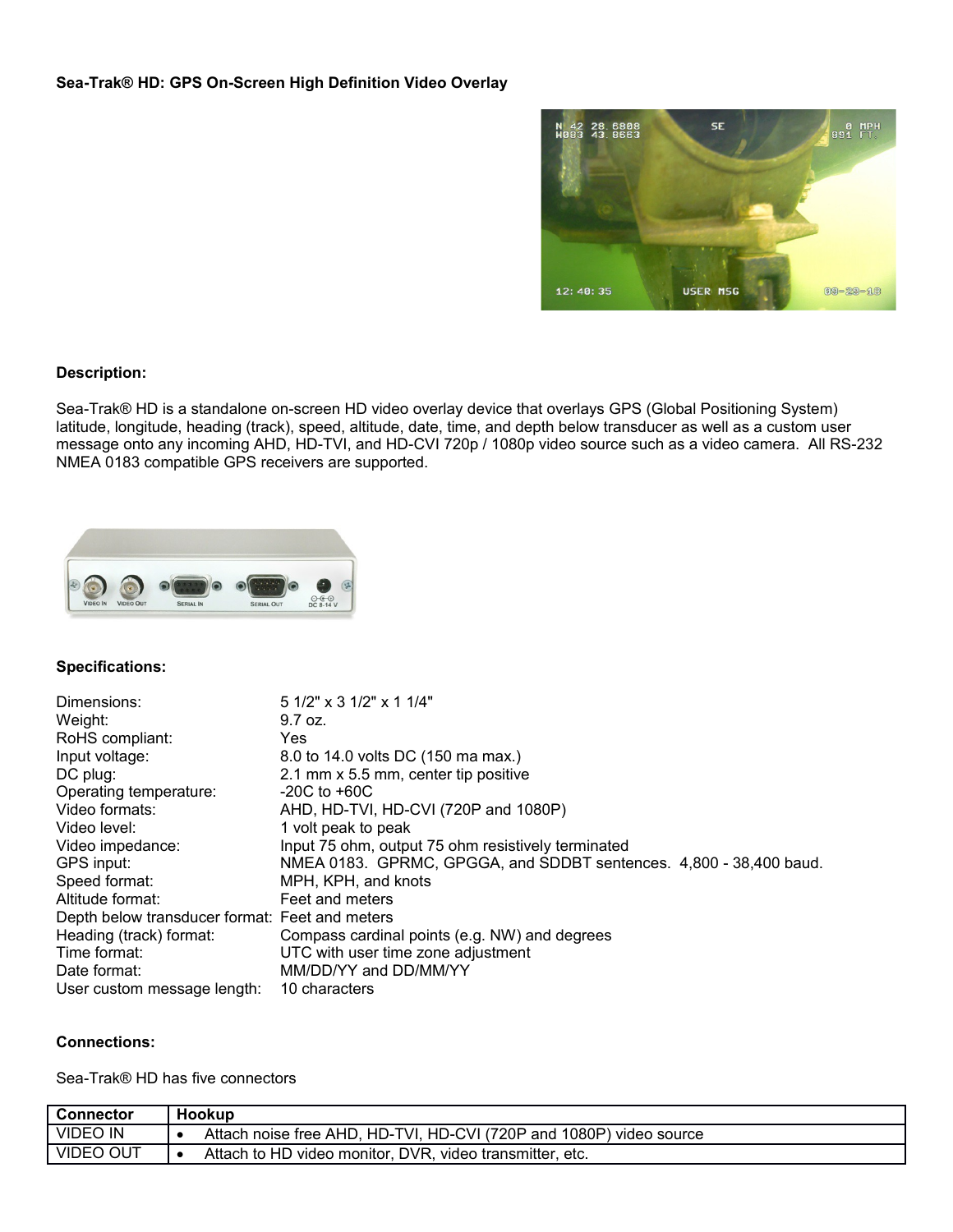| <b>SERIAL IN</b>  | Pin 2 - Attaches to GPS receiver serial output    |
|-------------------|---------------------------------------------------|
|                   | Pin 5 - Attaches to GPS receiver serial ground    |
| <b>SERIAL OUT</b> | Serial data pass-through                          |
| DC IN             | $+8.0$ to $+14$ volts VDC                         |
|                   | 2.1 mm x 5.5 mm DC coax plug, center tip positive |

# **DIP Switch Configurations:**

Sea-Trak® HD has 8 internal DIP switches. To access the DIP switches disconnect all cables from the Sea-Trak® HD unit then remove the 2 screws from the rear of the enclosure. The rear panel and bezel with the circuit board will slide out.

Note: DIP switches are only checked during power-up.

| DIP#  | <b>Description</b>         |
|-------|----------------------------|
| 1 - 6 | Reserved                   |
|       | <b>Factory Reset</b>       |
|       | OFF = Normal operation     |
|       | $ON = Factory$ Reset       |
| 8     | Firmware flash update      |
|       | OFF = Normal operation     |
|       | $ON = Firmware flash mode$ |

# **Operation:**

- Apply power to the Sea-Trak® HD. During power-up the yellow "GPS Fix" LED will blink for 10 seconds.
- An on-screen "X" icon appears if there is no valid communications with the external GPS receiver
- An on-screen "?" icon appears if there is a valid connection to the external GPS receiver but no satellite fix
- The on-screen GPS fields will update after each valid NMEA GPRMC, GPGGA, and SBDBT sentence is received from the external GPS receiver. The yellow "GPS Fix" will illuminate.
- Press the MENU button to enter the on-screen menu configuration (see below)
- Simultaneous press the UP/DOWN buttons to configure the incoming video input source (see below)

#### **Configuring the incoming video source:**

- The Sea-Trak® HD unit must be configured to match the incoming video input source (AHD, HD-TVI, and HD-CVI 720p or 1080p)
- To match the incoming video input source press and release the UP/DOWN buttons simultaneously to cycle through the video options until stable text is visible on-screen (you will see an on-screen menu)
- Press the ENTER button and wait until for the normal operation screen
- The configuration information is stored in non-volatile memory so information is retained even with loss of power to Sea-Trak® HD

#### **Status Icon:**

If the "Show Status" option is enabled (by default) the following icons may appear:

| <b>Icon</b>  |                                                             |
|--------------|-------------------------------------------------------------|
| $\mathbf{r}$ | No or invalid communications with the attached GPS receiver |
|              | The attached GPS receiver does not have a satellite fix     |

#### **"GPS Fix" LED:**

The yellow "GPS Fix" LED illuminates when the attached GPS receiver has a fix with a minimum of 4 satellites. A GPS fix is required for on-screen GPS information to update.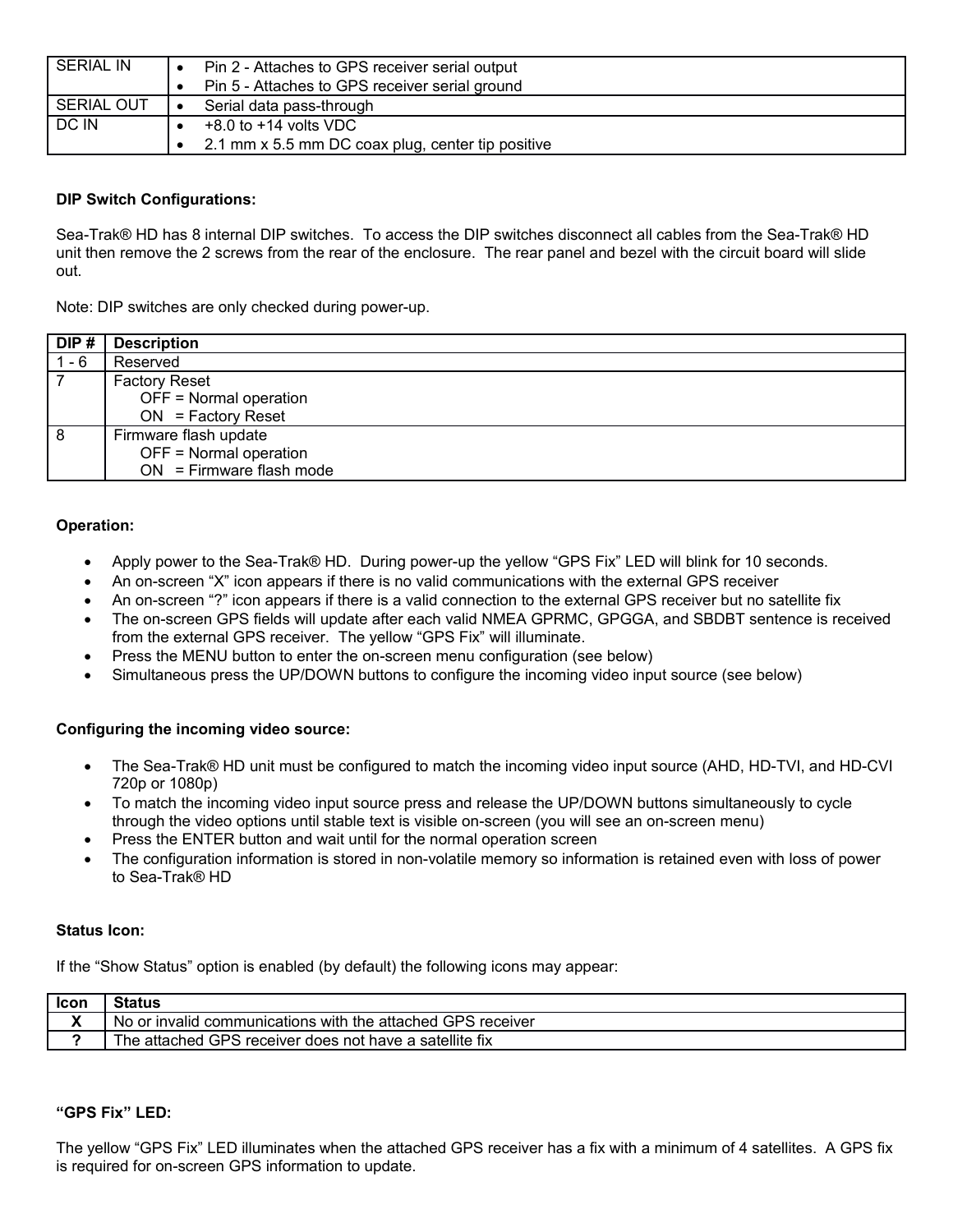# **On-Screen Menu Configuration:**

At any time press the MENU button to enter the on-screen menu configuration. The UP, DOWN, and ENTER buttons move the cursor and change the settings. All configuration information is stored in non-volatile memory so information is retained even with loss of power to Sea-Trak® HD.

# **Main Menu:**

| <b>Menu Option</b>       | <b>Action / Setting</b>                                       |
|--------------------------|---------------------------------------------------------------|
| Enable GPS Overlay       | $OFF = Display$ the overlay text                              |
|                          | $ON = Pass$ video through without displaying the overlay text |
| Display Options Menu     | Display the Options Menu                                      |
| Field Formatting Menu    | Display the Field Formatting Menu                             |
| GPS Settings Menu        | Display the GPS Settings Menu                                 |
| Save Changes and Exit    | Save changes and exit the Main Menu                           |
| Discard Changes and Exit | Discard changes and exit the Main Menu                        |

# **Display Options Menu:**

| <b>Menu Option</b>     | <b>Action / Setting</b>                                               |
|------------------------|-----------------------------------------------------------------------|
| Screen Layout          | On-screen GPS field layout formats                                    |
|                        | • Standard - Fields are displayed on the top and bottom of the screen |
|                        | • Top - Fields are displayed on the top of the screen                 |
|                        | • Bottom - Fields are displayed on the bottom of the screen           |
|                        | • Left - Fields are displayed on the left side of the screen          |
|                        | • Right - Fields are displayed on the right side of the screen        |
|                        | • Custom - Future enhancement                                         |
| <b>Show Status</b>     | OFF = Do not display the GPS receiver status on-screen                |
|                        | = Display the GPS receiver status on-screen<br>ON.                    |
| <b>Show Altitude</b>   | $OFF = Do$ not display altitude on-screen                             |
|                        | = Display altitude on-screen<br>ON.                                   |
| Show User Msg          | $OFF = Do$ not display the user defined message on-screen             |
|                        | = Display the user defined message on-screen<br>ON.                   |
| User Message           | Enter an optional 10 character on-screen message                      |
|                        | • MENU button to decrement cursor position                            |
|                        | • ENTER button to increment cursor position                           |
|                        | • UP / DOWN buttons to cycle through characters                       |
| Download Custom Layout | Future enhancement                                                    |
| Main Menu              | Return to Main Menu                                                   |

# **Field Formatting Menu:**

| <b>Menu Option</b> | <b>Action / Setting</b>                               |
|--------------------|-------------------------------------------------------|
| Altitude           | Altitude formats                                      |
|                    | $\bullet$ Meters                                      |
|                    | $\bullet$ Feet                                        |
| Speed              | Speed formats                                         |
|                    | $\bullet$ Meters                                      |
|                    | $\bullet$ Feet                                        |
| Heading            | Heading formats                                       |
|                    | • Degrees (e.g. 90)                                   |
|                    | • Compass (e.g. NW)                                   |
| Date               | Date formats                                          |
|                    | $\bullet$ MM-DD-YY                                    |
|                    | $\bullet$ DD-MM-YY                                    |
| <b>UTC Offset</b>  | Time offset from UTC (-12 through +12) e.g. -5 is EDT |
|                    | • ENTER button to increment value                     |
| Main Menu          | <b>Return to Main Menu</b>                            |